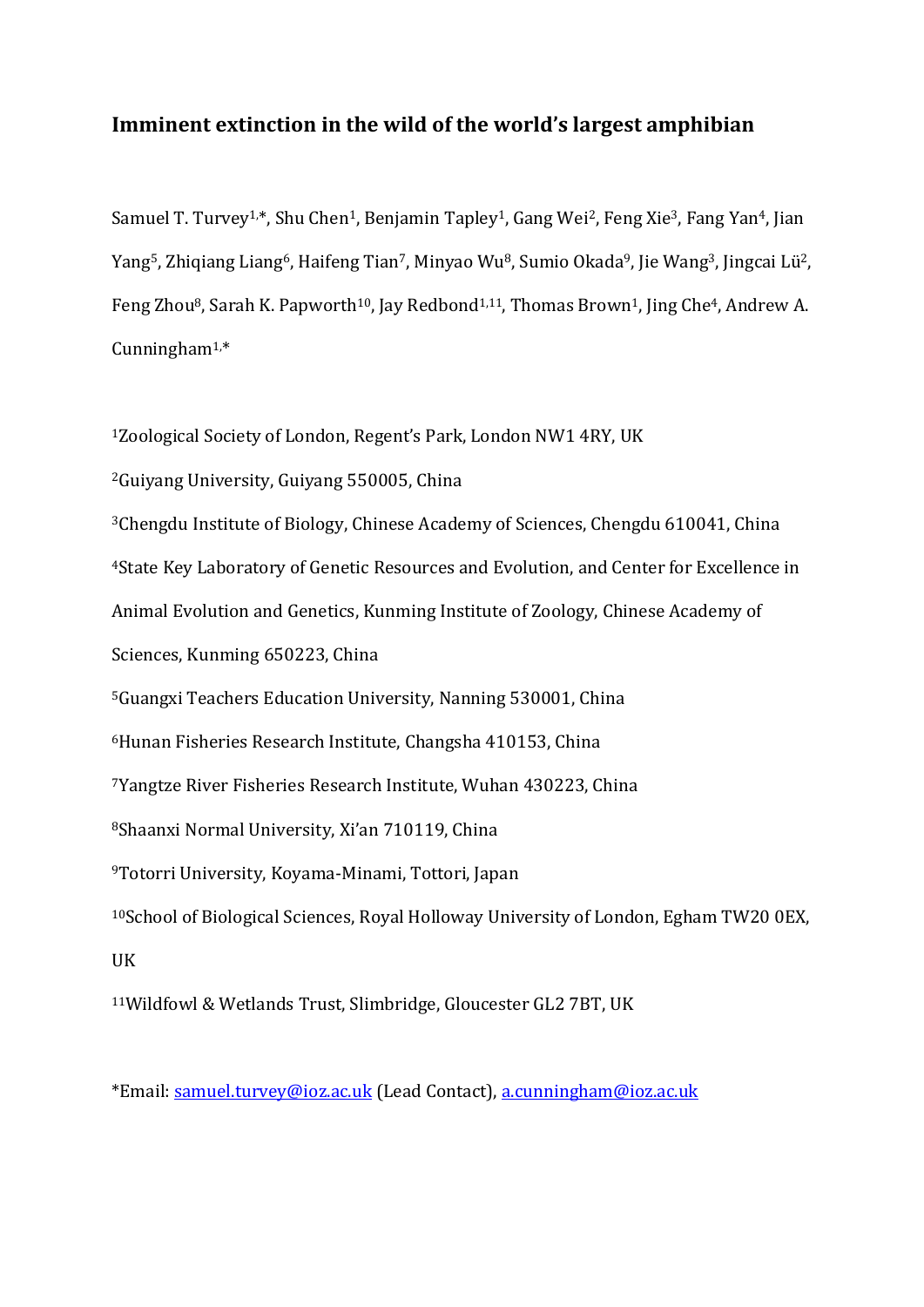Species with large geographic ranges are considered resilient to global decline [1]. However, human pressures on biodiversity now affect increasingly large areas, in particular across Asia, where market forces drive overexploitation of economically valuable species even within landscapes retaining good-quality habitat [2]. Establishing a robust status assessment for widely-distributed species requires costly, co-ordinated activities involving multiple methods, and range-wide threat assessments are therefore often extrapolated from potentially non-representative local studies [3]. The Chinese giant salamander (CGS; *Andrias davidianus*), the world's largest amphibian, is thought to occur across much of China, but populations are harvested to stock a farming industry supporting a new domestic luxury food market [4]. Between 2013-2016, we conducted field surveys and interviews in 97 counties across 16 Chinese provinces or equivalent administrative units, representing 7.47 person-years of fieldwork and data collection from 2,872 respondents in possibly the largest wildlife survey conducted in China. This extensive effort revealed that populations of this once-widespread species are now critically depleted or extirpated across all surveyed areas of their range, and illegal poaching is widespread.

The CGS, a top predator in Chinese freshwater ecosystems, reaches 1.8 metres and represents an ancient lineage (Cryptobranchidae) that diverged >170 million years ago [3-5]. Endemic to China, it occupied a huge distribution across several watersheds but has declined through overexploitation and habitat loss, and is considered Critically Endangered and a global conservation priority for maintaining evolutionary history [3]. Chinese legislation prohibits harvesting wild CGS populations, but China's Ministry of Agriculture supports widespread releases of farmed animals by provincial fisheries offices and licenced breeding companies, a strategy that fails to meet IUCN reintroduction guidelines and may be harmful to wild populations (e.g., mixing genetic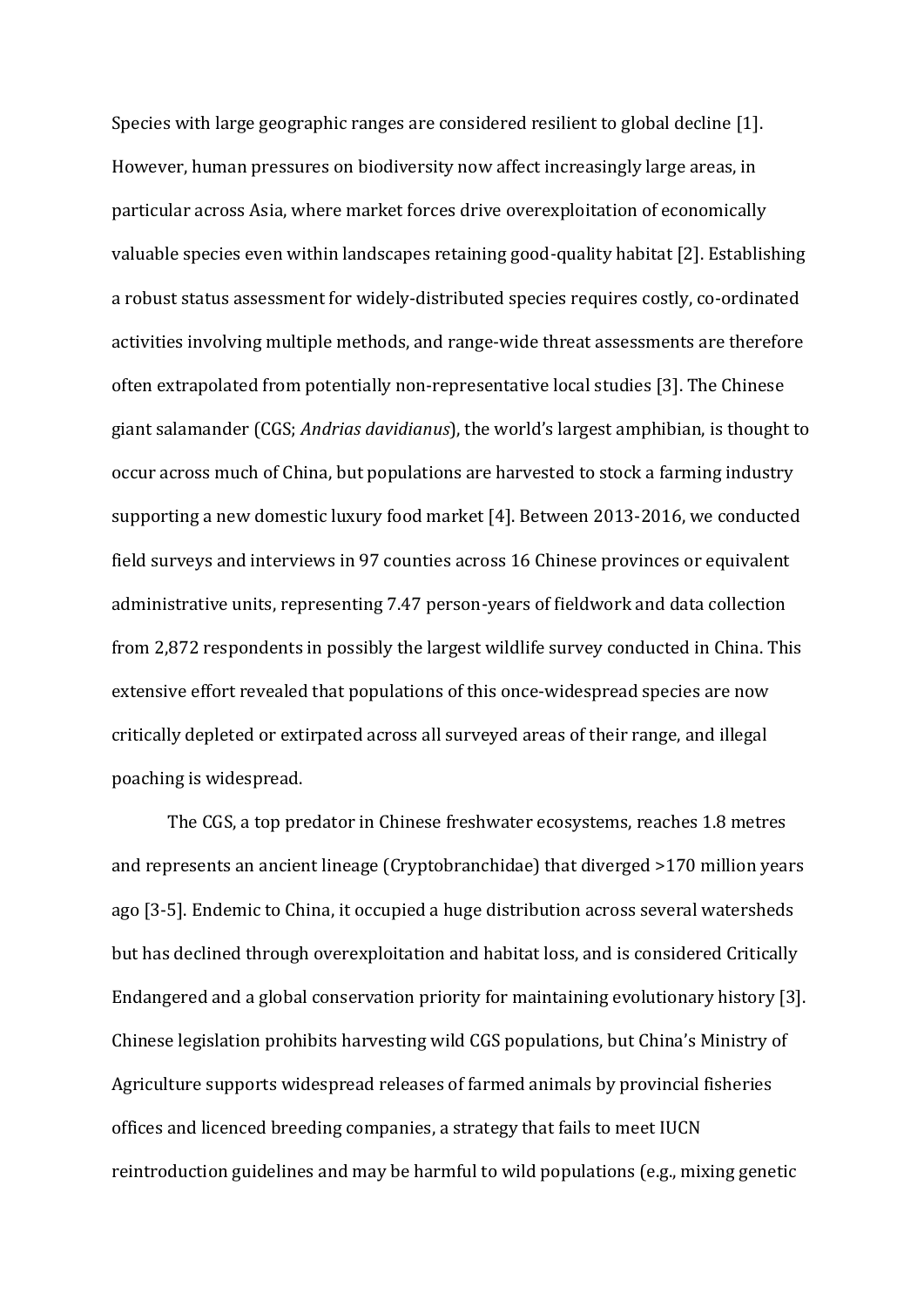lineages; spreading pathogens) [4]. CGS now detected in the wild might therefore represent releases or escapes.

To assess these concerns, we conducted a four-year survey to investigate CGS status across China at sites in 97 counties selected using historical records or habitatsuitability modelling [3]. All sites contained intact habitat and diverse amphibian faunas. Fieldwork was conducted in May-October (peak-activity period of the closelyrelated Japanese giant salamander *A. japonicus* [6]). Surveys covered a cumulative 1km transect of suitable river habitat at each site (if impassable landscape features blocked survey routes, transects continued from the next accessible point), and used active (searching) and passive (trapping) techniques [7]. Environmental DNA detection was precluded due to likelihood of false positives from CGS farm discharge. Fieldwork represented 7.20 cumulative person-weeks of active searching and 7.33 person-years of passive searching, and detected 24 CGS at four sites: Liannan (Guangdong), 17 (active search=11, passive search=6); Jiangkou (Guizhou), 1 (passive search); Lüeyang (Shaanxi), 5 (active search=1, passive search=4); Zhouzhi (Shaanxi), 1 (passive search). This represents a catch-per-unit-effort (CPU) of 16.23 weeks/CGS (active search CPU=4.20 days, passive search CPU=222.97 days) (Figure 1A-B). This effort is substantially greater than for other cryptobranchids (*A. japonicus*, 1.2 hours active searching; hellbender *Cryptobranchus alleganiensis*, 2.2 hours active searching) [6,8]. Illegal traps, bow hooks, and/or evidence of electro-fishing or poison (known methods for harvesting CGS) were detected at 24 sites, including within protected areas (Supplemental information).

We verified our findings using local ecological knowledge (LEK). CGS are economically significant, large-bodied and easily identifiable, making them suitable targets for LEK surveys [9]. We conducted interviews within 1km of surveyed rivers,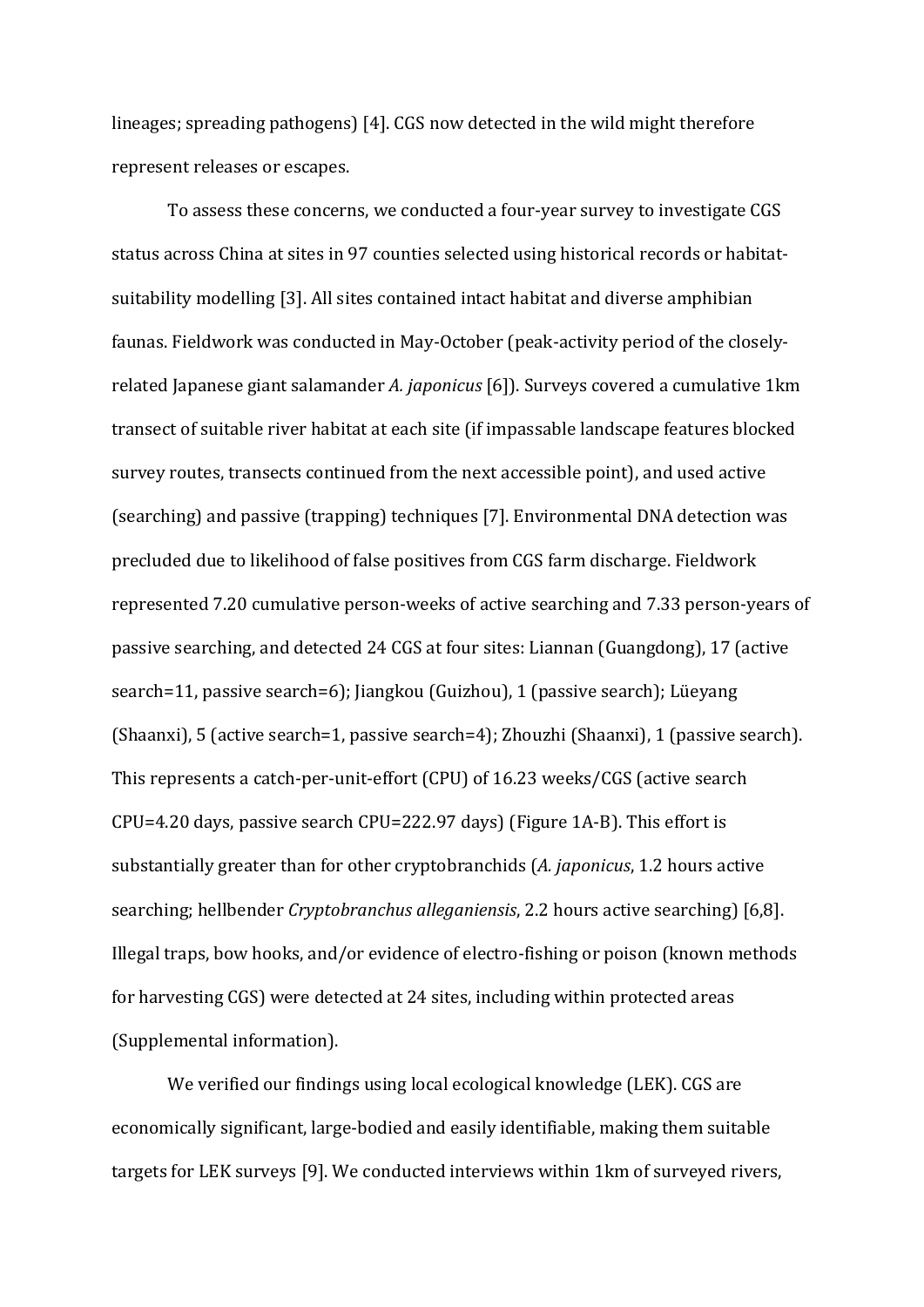using a standard questionnaire about CGS awareness and experience [7]. Of our respondents, 85.5% recognised CGS and 46.9% reported sightings, but mean lastsighting date was 18.96 years earlier (range=0-71 years; SD=14.7; Table S1). Although 9.6% of reports dated from within 5 years, the temporal distribution of sightings is not unimodal (Hartigan's dip test, D=0.046, p<0.001), a pattern not seen for other declining species [9]; this may represent an older peak of wild CGS sightings and younger peak of sightings of releases/escapes (Figure 1C). We pooled LEK data for the 4 counties with CGS detections, and compared these pooled data against each of the other 93 counties (Supplemental information). Of these, 74 counties had no sightings, significantly older/fewer sightings, and/or significantly more respondents reporting declines. Of the 19 counties where LEK was statistically indistinguishable from counties with CGS detections, 18 contained CGS farms or had experienced releases close to survey villages, suggesting sightings could represent releases/escapes. Only one county (Yuqing, Guizhou) had no local source of farmed CGS, suggesting that sightings were truly wild individuals (Table S2).

Our field surveys and interviews, comprising the largest-ever assessment of CGS across China, indicate the species has experienced catastrophic range-wide decline apparently driven by overexploitation. The status of wild populations may be even worse than our data suggest. CGS releases had occurred shortly before surveys at two sites where we detected individuals (Liannan, Lüeyang); excluding these data, CPU becomes 3.73 person-years/CGS. Despite population structuring between watersheds representing evolutionarily significant management units [5], genetic sampling revealed individuals detected in the Yangtze and Pearl watersheds (Liannan, Jiangkou) had a Yellow River matriline, indicating they were farm releases/escapes (Supplemental information). It is therefore possible we detected no wild CGS individuals. Our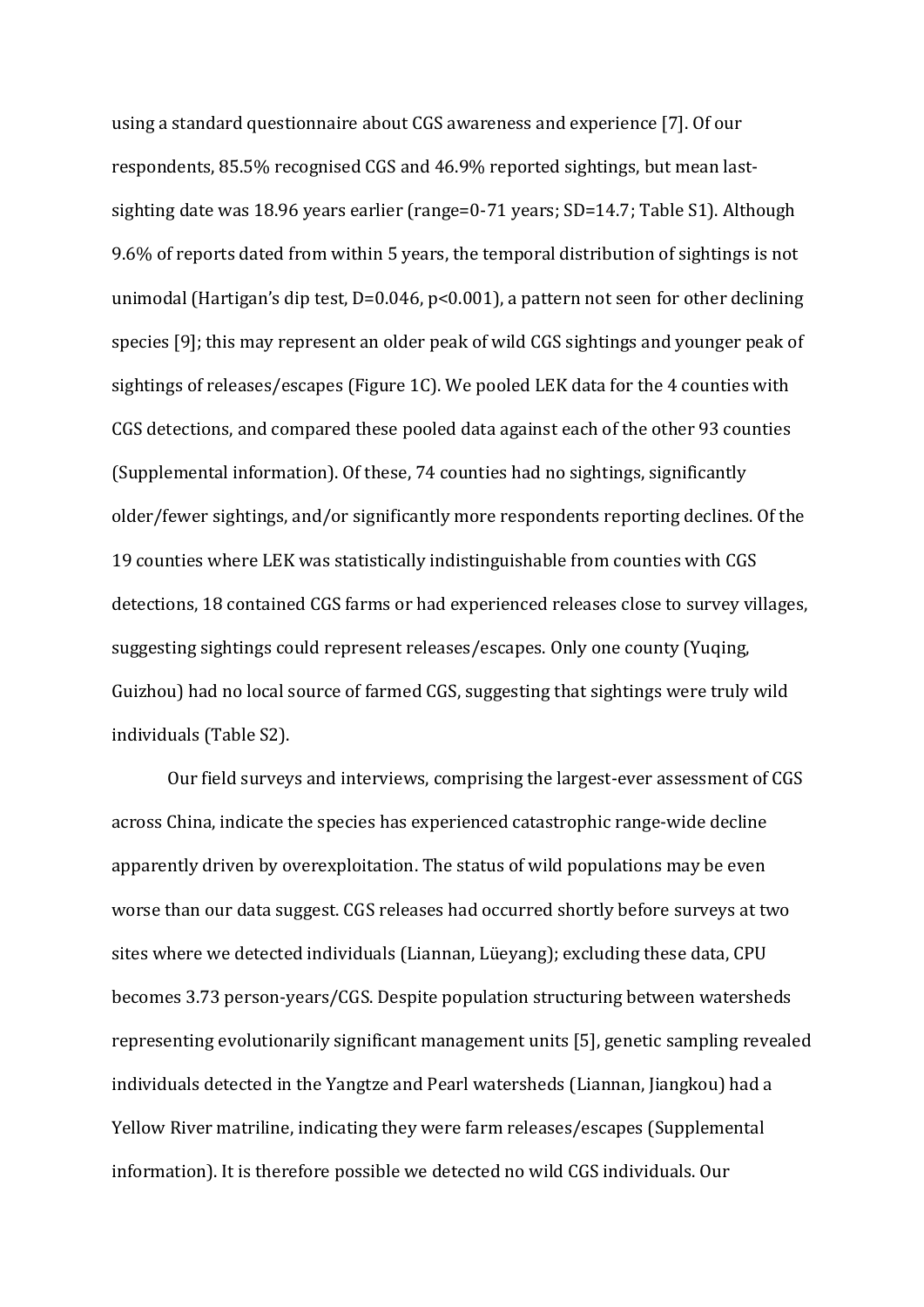extremely low detection also provides little evidence that government-supported releases establish viable populations. We found dead CGS in 2015-2016 following known releases, and released animals might be unlikely to persist long-term if poaching continues.

We cannot confirm survival of wild CGS populations at any survey sites, and consider the species to be extremely depleted or functionally extinct across the huge surveyed area. We were unable to survey many protected areas, and populations are reported from some reserves [10]. However, government-supported releases occur inside many reserves, and wide-scale poaching of herpetofauna is documented across China's protected areas [2]. Our survey results reveal the future of all CGS populations in the wild, whether native or restocked, is doubtful under current management. Coordinated monitoring and protection is required, but immediate strengthening of legislation and enforcement to protect any surviving wild CGS populations across China is almost certainly impossible. Targeted *ex situ* actions, including establishing captive populations of genetically distinct lineages for conservation breeding [5], are probably now essential for the future of the world's largest amphibian.

## **Author Contributions**

Conceptualization, A.A.C., S.C., and S.T.T.; Methodology, B.T., S.O., S.T.T., A.A.C., and S.K.P.; Investigation, S.C., B.T., G.W., F.X., F.Y., J.Y., Z.L., H.T., M.W., S.O., J.W., J.L., F.Z., J.R., T.B., and J.C.; Writing – Original Draft, S.T.T., A.C.C., and B.T.; Writing – Review & Editing, S.T.T. and A.C.C.; Funding Acquisition, A.C.C. and S.C; Supervision and Project Administration, S.C., A.A.C., B.T., and S.T.T.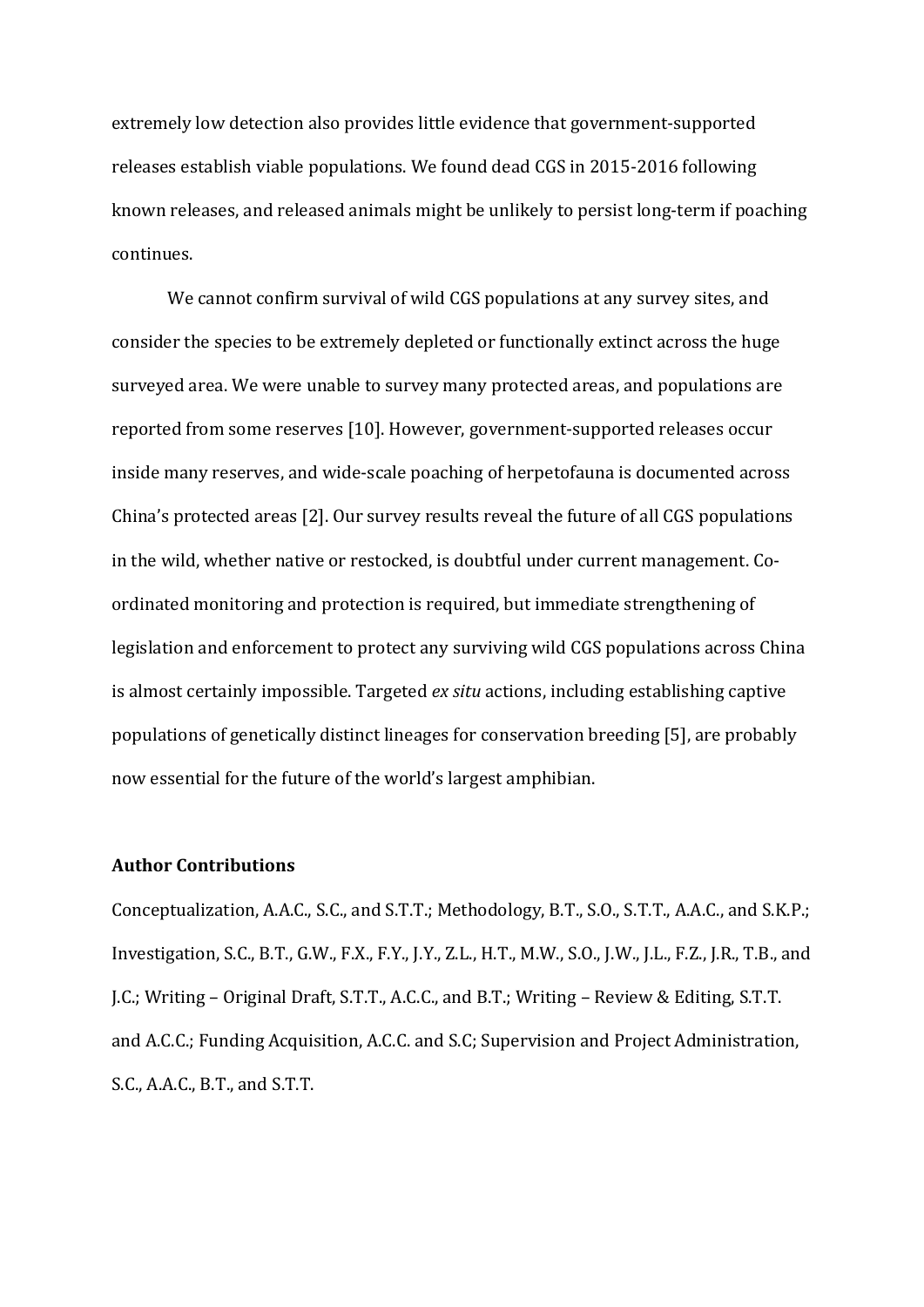- 1. Collen, B., McRae, L., Deinet, S., De Palma, A., Carranza, T., Cooper, N., Loh, J., and Baillie, J.E.M. (2011). Predicting how populations decline to extinction. Phil. Trans. Roy. Soc. B *366*, 2577–2586.
- 2. Gong, S., Shi, H., Jiang, A., Fong, J.J., Gaillard, D., and Wang, J. (2017). Disappearance of endangered turtles within China's nature reserves. Curr. Biol. *27*, R163-R171.
- 3. Chen, S., Cunningham, A.A., Wei, G., Yang, J., Liang, Z., Wang, J., Wu, M., Yan, F., Xiao, H., Harrison, X., Pettorelli, N., and Turvey, S.T. (2018). Determining threatened species distributions in the face of limited data: Spatial conservation prioritization for the Chinese giant salamander (*Andrias davidianus*). Ecol. Evol. DOI: 10.1002/ece3.3862
- 4. Cunningham, A.A., Turvey, S.T., Zhou, F., Meredith, H.M.R., Wei, G., Liu, X., Sun, C., Wang, Z. & Wu, M. (2016). Development of the Chinese giant salamander (*Andrias davidianus*) farming industry in Shaanxi Province, China: Conservation threats and opportunities. Oryx *50*, 265– 273.
- 5. Murphy, R.W., Fu, J., Upton, D.E., De Lama, T., and Zhao, E. (2000). Genetic variability among endangered Chinese giant salamanders, *Andrias davidianus*. Molec. Ecol. *9*, 1539–1547.
- 6. Okada, S., Utsunomiya, T., Okada, T., Felix, Z.I., and Ito, F. (2008). Characteristics of Japanese giant salamander (*Andrias japonicus*) populations in two small tributary streams in Hiroshima Prefecture, western Honshu, Japan. Herpetological Conservation and Biology *3*, 192–202.
- 7. Tapley, B., Chen, S., Turvey, S.T., Redbond, J., Okada, S., and Cunningham, A.A. (2017). A sustainable future for Chinese giant salamanders: Chinese giant salamander field survey manual. Technical report, Zoological Society of London. Available at: <http://www.amphibians.org/wp-content/uploads/2017/11/CGS-field-manual-final.pdf>
- 8. Foster, R.L., McMillan, A.M., Breisch, A.R., Roblee, K.J., and Schranz, D. (2008). Analysis and comparison of three capture techniques for the eastern hellbender (*Cryptobranchus alleganiensis alleganiensis*). Herpetol. Rev. *39*, 181–186.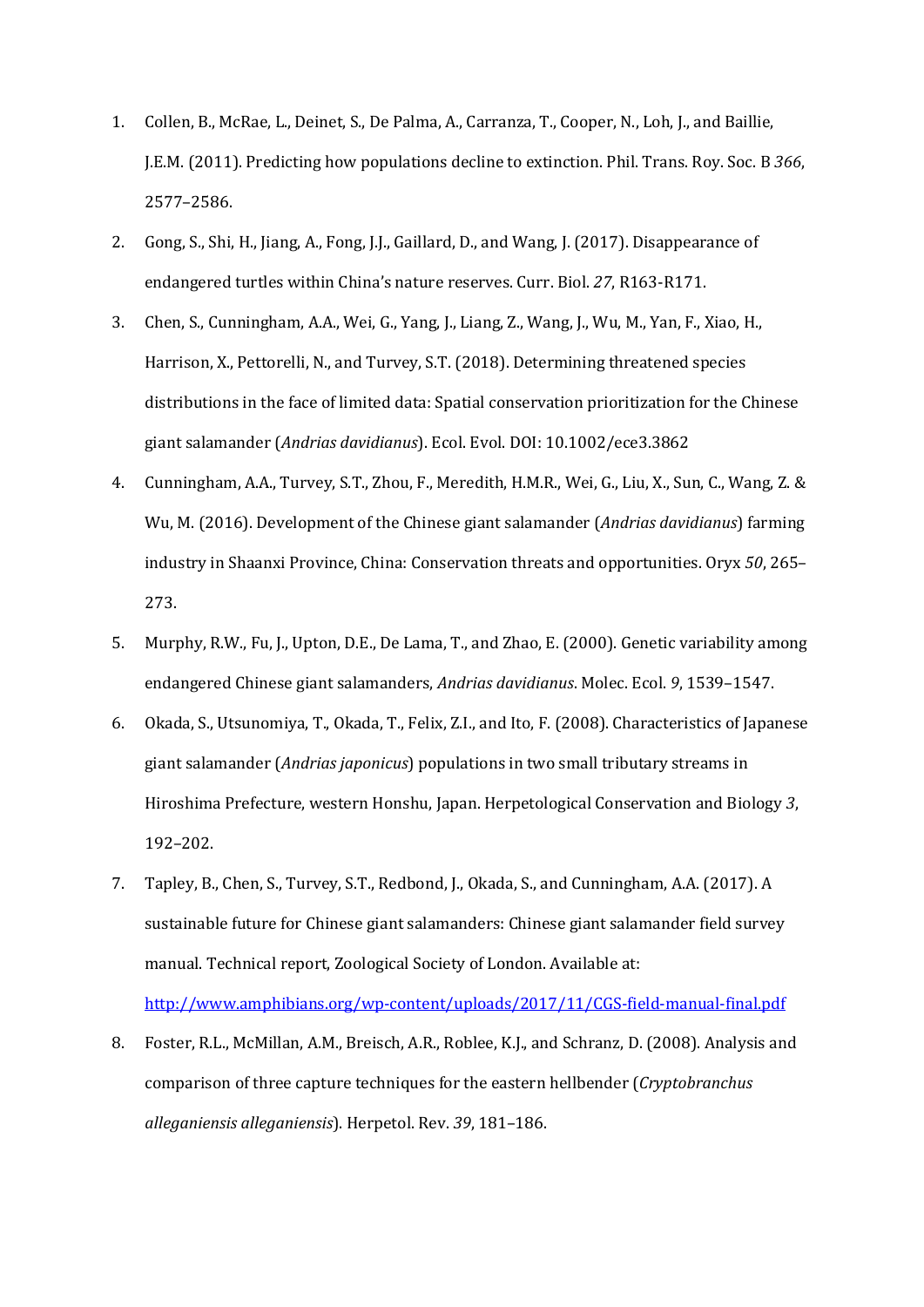- 9. Turvey, S.T., Trung, C.T., Quyet, V.D., Nhu, H.V., Thoai, D.V., Tuan, V.C.A., Hoa, D.T., Kacha, K., Sysomphone, T., Wallate, S., Hai, C.T.T., Thanh, N.V., and Wilkinson, N.M. (2015). Interviewbased sighting histories can inform regional conservation prioritization for highly threatened cryptic species. J. Appl. Ecol. *52*, 422-433.
- 10. Wang, J., Zhang, H., Xie, F., Wei, G., and Jiang, J. (2017). Genetic bottlenecks of the wild Chinese giant salamander in karst caves. Asian Herpetol. Res. *8*, 174-183.